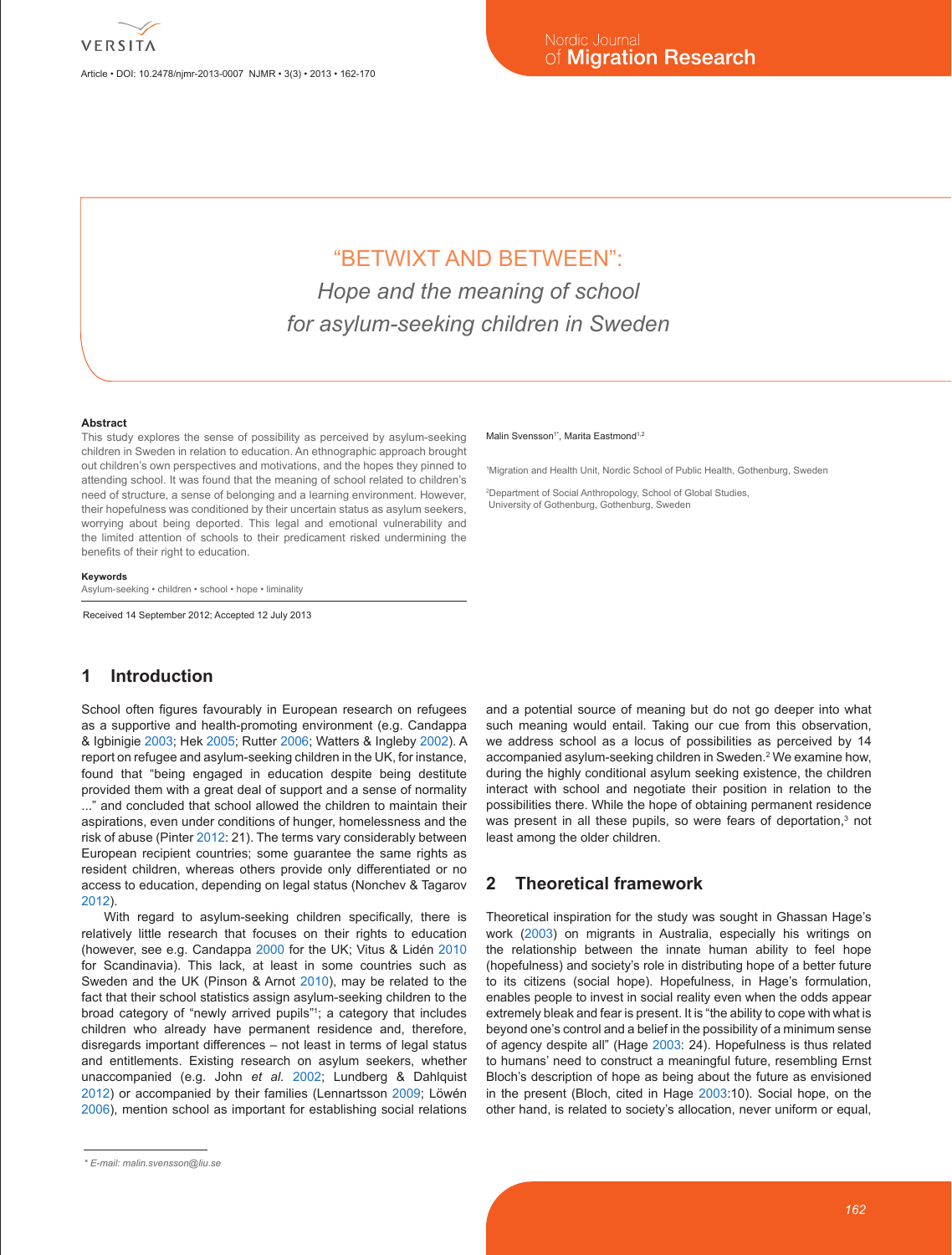of welfare and other social opportunities for self-realisation. Thus, in Hage's analysis (2003), a person's *sense of possibility* is related to the ability to trust in society's provision of such opportunities. Such trust cannot be taken for granted by asylum seekers without being assured of a permanent residence status, although it does not prevent them from being hopeful. Crapanzano (2003) makes a distinction between hope and desire: hope relates to a positive stance of life in general, e.g. a belief that things in life will come to a good end. When its object is more specific, hope is more like desire, as in the case of desiring a permanent residence permit. Importantly, the fulfilment of desire, Crapanzano suggests, requires human agency (not necessarily one's own), while fulfilment of hope requires some other agency, e.g. chance, fate or a god (Crapanzano 2003). Children, as a rule, have little say in the assessment for asylum and are not always clear about with whom the decision lies. Nevertheless, both hope and desire are affected and shaped, we presume, by children's possibility to attend school. In Crapanzano's formulation: "… as individually lodged as we take them to be, both hope and desire have to be understood as precipitates of interaction or interlocution" (Crapanzano 2003: 6). Furthermore, we see hope and desire as anticipatory stances, and as closely related to that of social imagination (Appadurai 1996). We refer particularly to Appadurai's notion of global flows of images of other places and use it to refer to an individual's ability to imagine her/ himself in the social world-to-be. Both hope and imagination are part of what motivates migrants and refugees to seek a future that may lead to a better life. In an increasingly interconnected world, people encounter and construct images of conditions and opportunities in other societies that influence their choice of a safer place for themselves and their children. For asylum-seeking pupils as well as for their parents, school and education represent an important route to such improvement and play a role in shaping the image of a good life and future (e.g. Eastmond 2010).

Children everywhere represent the future as agents for social reproduction and society's perpetuation. School, concerned with children's socialisation and education, is also strongly oriented towards the future, teaching pupils to aspire to goals and charting their progress through the grades. In this capacity, school as a social institution is very much a symbol for and mediator of what Hage refers to as social hope, distributed by society and a locus of investment for the future.

A third conceptual category, *liminality*, relates to the special terms on which children in this study exist and project themselves into a future in Swedish society. Liminality has to do with their conditional emplacement, as asylum seekers, and the ambiguity characteristic of that position. Originally a concept in anthropological studies of social transitions (Turner 1967), liminality refers to the "betwixt and between" period in a transition from one social position in the life course to another (e.g. from child to adult). The ordeals that young people go through in ritualised transitions, symbolically stripped of personal and social identity, can serve as a metaphor for children seeking asylum as they exist "betwixt and between" nation states: Separated from the country of origin and its protection, but not yet assured of full and secure incorporation into the country of asylum (e.g. Khosravi 2011). As Malkki (1995) points out, in the "national order of things", i.e. a world system of nation states, where each person needs to belong to and be protected by his/her state, asylum seekers are anomalies, legally and socially. In such an order, as Malkki puts it, refugees are "people out of place". As will be shown below, this ambiguity of tentative emplacement is reflected both in the policy and the institutional practice of education for asylumseeking children in Sweden.

Thus, hope and imagination in a liminal existence form the conceptual frame for investigating the experiences of asylumseeking pupils. More specifically, this article explores the following questions: What meanings do the children in this study ascribe to school in Sweden given the highly unpredictable outcome of their asylum case; what are the images and hopes they relate to school and education and in what ways do they invest in the social reality that school represents for them?

Below we review the relevant features of the educational system for asylum-seeking children in Sweden, outline the methodology used to examine the children's experiences of attending school, and, finally, present the findings in sections that reflect the themes that emerged from analysing the data.

# **3 Education for asylum-seeking children in Sweden**

The idea of "normal life" for asylum-seeking children is a central feature of the Swedish reception policy as well as of the policy for their education – to provide conditions that are as similar as possible to those of resident children. This includes municipal housing,<sup>4</sup> rather than isolated reception centres, and the right to start school within 1 month of arrival. The children are exempt from compulsory school attendance, however, and cannot enter upper secondary school unless registered there before the age of 18 (Swedish Education Act 2010). The Swedish Migration Board informs local authorities and schools about new asylum-seeking pupils. An investigation by the Swedish National Agency for Education (henceforth SNAE, 2008a) showed that local authorities do not routinely summon these children to school and unrecorded non-attendance is likely to be substantial. Similar findings have been reported from the UK (e.g. Dennis 2002).

As to educational policy, there are no directives for newly arrived pupils apart from what is subsumed under the Education Act (2010). However, the SNAE has provided a set of General Recommendations for local authorities and schools to guarantee these children their educational rights, in particular the right to Swedish as a second language (henceforth SSL) and mother tongue tuition (SNAE 2008b). In practice, schools have developed different local models to fulfill the recommendations and provide solutions for newly arrived pupils. For instance, the pupil may join a Swedish mainstream class (henceforth MC), with separate instruction in SSL and/or in-class study guidance in the pupil's mother tongue, for education utilisation. Alternatively, the pupil may join an introductory class for non-Swedish-speaking children (henceforth IC5 ) with the main goal to provide sufficient command of Swedish for subsequent transfer to an MC. Regarding mother tongue tuition, not all schools provide it and those that do often arrange it outside the ordinary timetable (Swedish Schools Inspectorate 2012: 13). The duration of IC participation is not regulated (SNAE 2008b: 13); which gives IC teachers great discretion – within the resource constraints – in deciding when to transfer a pupil to an MC (cf. Ekermo, cited in Bunar 2010: 57). Also, the Swedish Schools Inspectorate (2009: 6, 7) has noted that pupils in ICs and those in MCs with separate SSL are often disconnected, geographically and socially, from the main school activities. The Inspectorate concluded that too long a stay in an IC holds pupils back and prevents them from developing skills in other subjects (2012: 11); moreover, study guidance is often provided in an *ad hoc* manner (Swedish Schools Inspectorate 2012: 13), as also found in the UK (Rutter 2006: 151).

For the schools, one problem is financing for asylum-seeking pupils; the allocation via the Migration Board is lower than for resident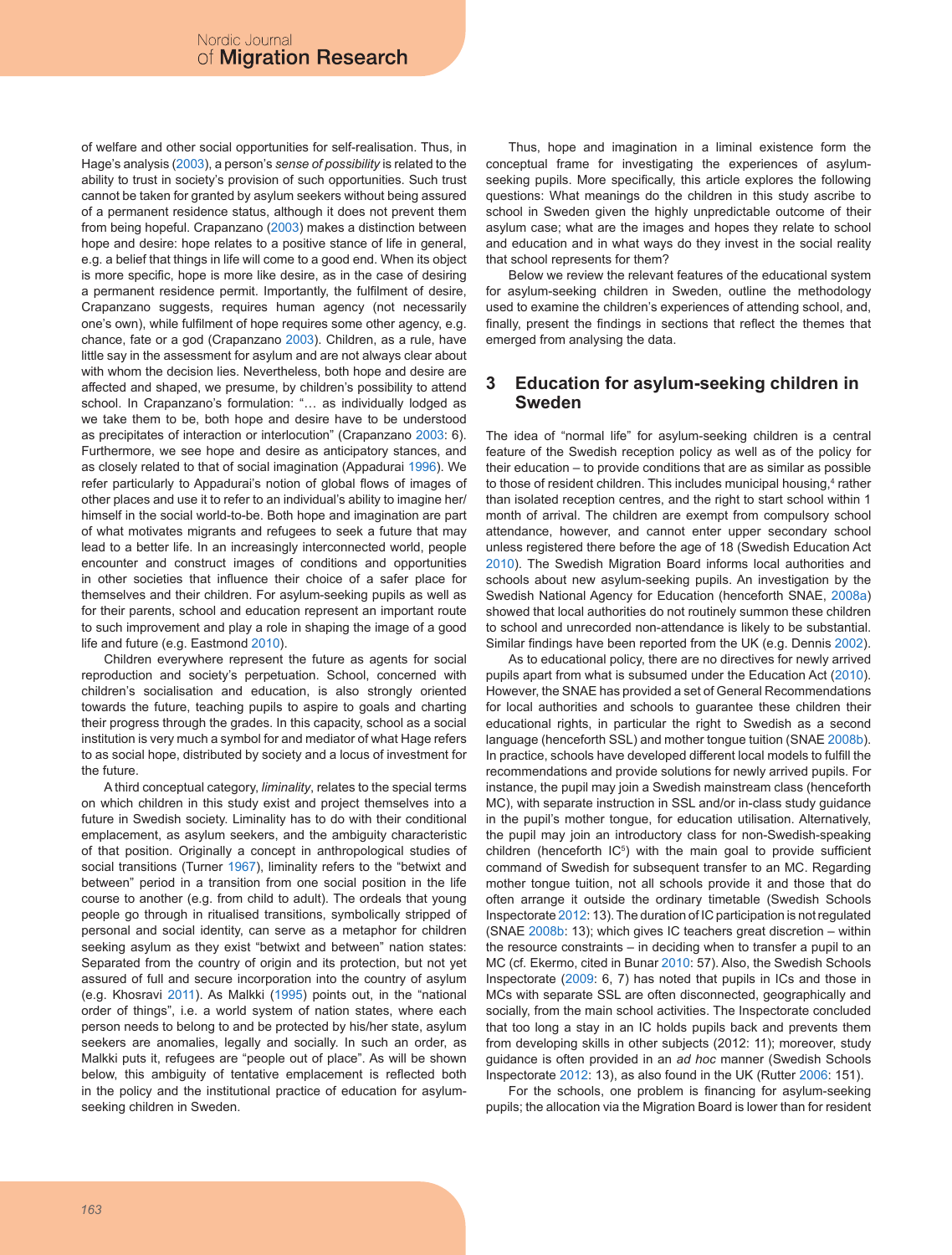pupils. To cut back on costs, in some places school days are shortened to exclude lunch and schools offer fewer subjects (Swedish Schools Inspectorate 2013a, 2013b). These examples of school practices demonstrate that the idea of "normality" promoted by the Swedish policy is difficult to implement in practice. Furthermore, in a study on the Swedish asylum reception system, Appelqvist (2006: 37) reports insufficient understanding among school staff of the asylum process and of its consequences for the pupils concerned. While education is expected to help children integrate into Swedish society, asylumseeking children are at the same time supposed to be mentally prepared for repatriation, an ambiguity noted by Appelqvist (2006: 9) and Brekke (2004: 27). Such preparation, however, is outside of the responsibility of the education system.

# **4 Methods**

Understanding asylum-seeking children's experiences at school was based on their reports and our observations; data from interviews with teachers and parents were also included where relevant.

The study draws on data from ethnographic fieldwork in 2007– 2009 during the asylum process of initially 15 children (18 were asked to participate, 3 declined), including five pairs of siblings. The criteria for recruitment were that children were asylum seekers, accompanied by their families and of school age. We were given access to the information meetings held by the Swedish Migration Board for asylum-seeking families to introduce ourselves and our research. Thirteen children were recruited through these meetings, and an additional two from an NGO. Both parental and child consent were obtained and continuously confirmed throughout the research process.

One child ended our contact shortly after the study began and was later deported. Of the remaining 14, 6 were aged 6–11, 8 were 12–16, with an equal gender division. They arrived as asylum seekers between 2006 and 2008 from Afghanistan, Iran, Iraq, Lebanon and the Palestinian territories. Except for the siblings, most of the children did not know each other. At the end of our fieldwork, 8 of the 14 children had been granted permanent residence, 3 were waiting for appeal decision, 1 was waiting for the first decision and 2 had been rejected and deported.

With children aged between 6 and 16, a variety of data collection techniques was required to encourage individual expression. We used semi-structured interviews – at times more informal and unstructured in character, as well as drawings and photography. In addition, participative observations were made in the children's homes, during leisure activities, at school and during "walk-alongs" (Svensson 2010). Some of the interviews were conducted during walk-alongs from school to home. The techniques were optional and useful in getting to know one another as well as in building trust. Each respondent was provided with a disposable camera as well as a sketch-block and pens.

The data collection was carried out by Malin Svensson, but both authors took an active part in the analysis. Between 4 and 15 meetings were conducted with each child, in most cases until the first decision was received, usually in their homes and a few times in public places such as a church, NGOs premises or at school. They were housed in flats in towns or smaller communities. The empirical material also included a full one-day observation as part of visits made to each child's school: Eight junior compulsory schools (grades 1–6), one senior compulsory school (grades 7–9) and one comprehensive upper secondary school. A majority of these schools offered both the

IC and the MC models; three did not offer IC education and placed asylum-seeking pupils directly in an MC. In our study, nine children were placed in ICs and five in MCs.

Interviews with the children were conducted using authorised interpreters, experienced in working with children; with a few exceptions, the same interpreter was used consistently for each family. With time, as the children's Swedish language skills improved, they declined having an interpreter. Interviews were tape-recorded and transcribed, observations were documented in field notes and the creative material (drawings and photographs) was used to encourage free expression, stimulate a dialogue and was sometimes compared with other data to obtain more depth. Analysis was ongoing throughout the research process, including several readings of the material, as well as interpretation of the results at different stages until salient themes were identified.

Research with children living under great uncertainty poses challenges not only to the researcher (Svensson, Ekblad & Ascher 2009) but also to the children. Even so, the majority followed through and most of them seemed to benefit from the interest in their everyday lives. Some parents expressed their wish that participation would ameliorate the conditions of future asylumseeking families. Furthermore, some children and parents seemed to hope that participation would favour their asylum case despite our repeated reminders that we could not influence the outcome. Hence, it was essential but not always easy to maintain a balance between closeness and distance, and to avoid creating unrealistic expectations. Another research challenge concerned interpretation; relying on interpreters meant having to return several times to important themes to validate our understanding, by approaching it from a different angle. An ethical issue concerned the representation of the children's voices. Some of them expressed a willingness to be recognised by using their own names; however, when the need to protect their anonymity had been explained, they agreed to choose the pseudonyms used in this article (cf. Svensson 2010).

# **5 Findings**

The themes that emerged from the data collection indicate a number of areas in which the children invested their efforts: structure and predictability, a learning environment, peer relations and material belongings. The meanings ascribed to school tended to differ with the child's age. The younger children seemed to be mainly concerned with playing "here and now" with arts-and-crafts material, the toys in the school yard and peers, and less with educational issues, demonstrating a more positive image of school and the teachers' role. The older children reflected more critically on their education and their own position and expressed a more nuanced picture of their school experiences. This included their struggling for interaction with Swedish peers, as well as more abstract reflections about their future. The older children were also more aware of their conditional status and reflected on whether there was any point in investing in a future in Sweden without certainty regarding being granted a residence permit. As Romina from Iran (aged 12) put it:

… if I can stay in this country I'll have a very good future. But if I have to go back [to Iran], then everything is black.<sup>6</sup>

The photographs the children took in their photo assignment illustrate the importance of beginning school in Sweden. Most of them, especially the younger ones, had taken pictures of school,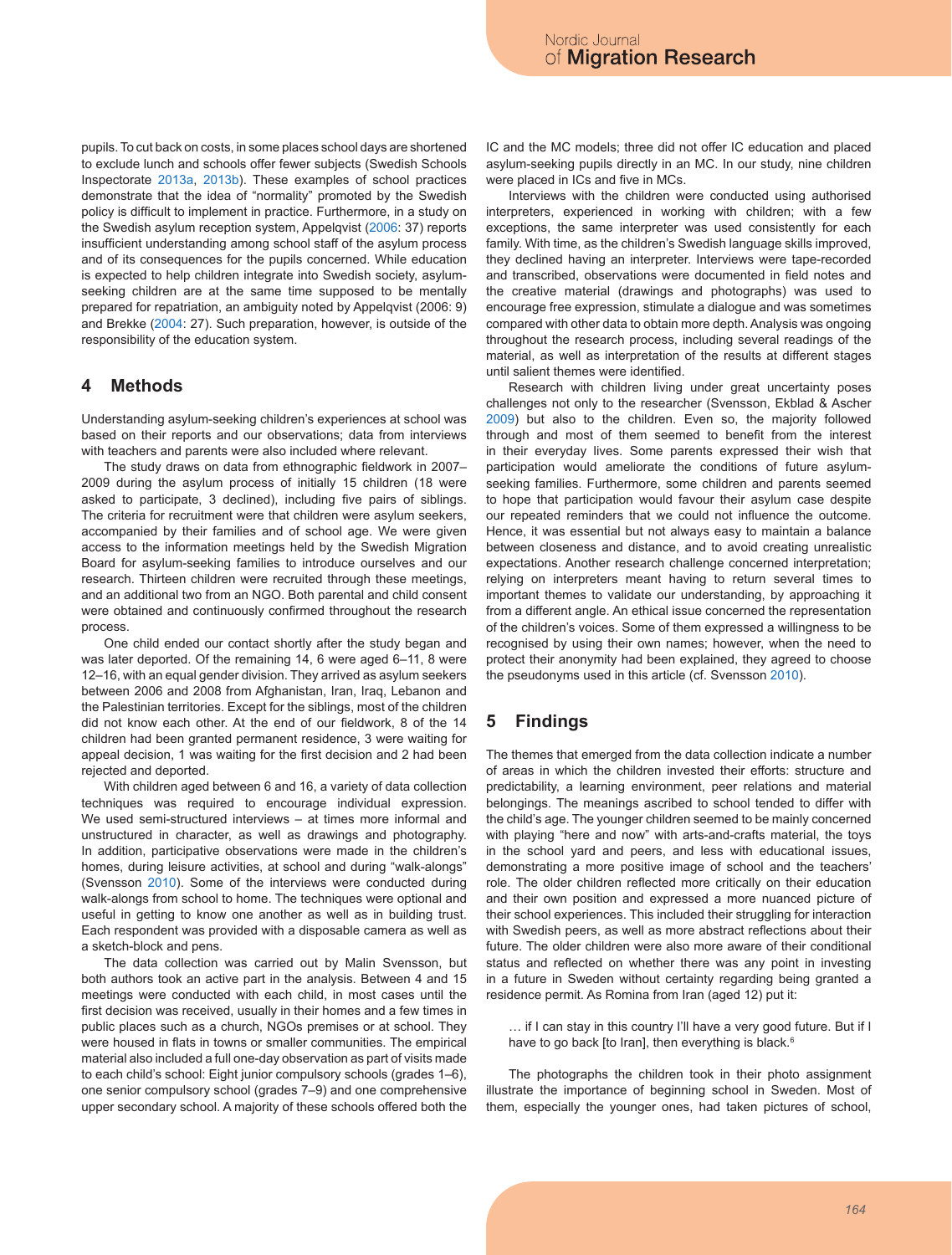outside as well as inside the building, sometimes including peers and teachers; some also documented their way to school. Sometimes the child was present in the photo, often together with the others. Benyamin (8) from Afghanistan shows his cousin's school building and himself lined up with her classmates in a colourful classroom. In the initial phase of the asylum process, many articulated a strong enthusiasm about school and their right to attend. Romina (12), 2 months after her arrival, compared Swedish school with her Iranian one and gave her first impressions of Swedish society:

… everyone here [in Sweden] … and who has come here has got an awfully good future; lives awfully well …. So I have absolutely no doubt that even my future will be awfully good.

# *5.1 Structure and predictability*

Reachard (6) from Lebanon attended an IC with nine pupils. Every morning the teacher shook hands with each pupil and greeted "Good morning". She then wrote the daily schedule on the board, marking the time and the activities with a red pen and breaks with a green. On the day of our visit, the teacher was absent and the assistant forgot to mark breaks in green; the pupils reacted immediately. One of them ran to the whiteboard and told her to change colours. When she also wrote the words "hour" and "end" in that order, there was an outcry and a girl went to the whiteboard and told her to change to "end" and "hour".

IC teachers in this study bore witness to such reactions among refugee pupils when details that were significant for them were forgotten or changed; therefore, most of them began each morning with including the pupils in a review of the daily schedule. It allowed few spontaneous changes as this would undermine predictability and teachers pointed out that if modifications were made, some of the children would show feelings of insecurity. Also, pupils in the heterogeneous ICs seemed concerned with categorising their classmates; what countries they came from as well as their mother tongue and religion – perhaps as a way to orientate oneself in the social structure of the class.

For most of the children in this study, the scheduling character of school seemed to counteract the lack of predictability in their lives. For example, the majority reported an accurate memorising of the timetable and kept track of which teachers would be present on a particular day. Many children checked their school bag before going to bed or in the morning, some calculated their arrival to school so they had time to play with peers. Most of them, especially the younger children, spoke cordially about their teachers.

During the walk-alongs, we found that the daily routines were significant for some of the children, e.g. the route to school as well as the time before and after school. Romina's (12) comments on her drawing of her path to school illustrates how she and her mother say hello to the same woman every morning, the school building is colourful and the sun is shining. Two brothers from Iraq, Asmar (12) and Polat (11), also walked to school, often accompanied by schoolmates, and expressed joy at being able to walk on their own; they had previously lived further away from school and had to use the school transport. The link between school and leisure activities was especially apparent during the walk-alongs with Reachard (6) and with Zack (6) from Iran, who hung around their favourite swings in the school yard before slowly moving on. The continuum of play came to a clear end, and Reachard, wanting it to last a little longer, rolled a snowball all the way home from school.

Living within walking distance of school increased the children's perceived range of possibilities and sense of agency, such as making friends, playing, doing homework with peers. Some of the other children lived far from school and their dependence on school transports prevented them from interacting spontaneously with peers. The importance of structure is also evident in the children's longing for school during holidays, often perceived as lonesome and boring. Sara (16) from Palestine described what being back in school after the holidays felt like:

It was really great because during the holidays I longed so much for school. It is something I have got used to.

She even cancelled a medical appointment so as not to miss school the first day after the break.

One of the key elements for good school performance and for making friends is – according to these children – to master the language of the majority culture. School plays an exceptional role in furthering such skills.

## *5.2 School as a learning environment*

Education is indeed an area related to hope for a better life in the future. Both the children in this study and their parents value education; they do so in different ways depending on class and educational background. Our results indicate that some children's investment in education stems from their parents' ambitions already before becoming refugees: For example, some parents taught their children at home when school attendance was prevented by conflicts, and some mothers had never themselves had the right to attend school. Especially the older children and those with few opportunities to go to school in their country of origin placed particular value on education. Sebastian (13), for instance, who had spent just 2 years in school in Afghanistan before being recruited for child labour, perceived educational opportunities as a chance to make a life:

Who doesn't want to go on studying and learning more. When you have the chance, why not. You should be able to read and then examine what possibility or ability one has to continue. Then do well and try to forget the hard life one had and leave it behind you.

Often, such imagining among the children was expressed in terms of a particular profession.

The children in our study placed much effort in acquiring Swedish language skills, aware of it being a prerequisite for advancing into an MC and to comprehend other subjects. All of them expressed the desire to learn Swedish; seeing it as necessary to do well at school and to navigate in Swedish society.

Although they strove to master Swedish, some pupils worried that they did so at the expense of other subjects. Romina (12), in an MC, where most children spoke Swedish well, explained her concern that her focus on Swedish made her forget what she had already learnt in Iran:

I've got to learn Swedish, which is really good, I force myself and I really try. But then came English, mother-tongue tuition and then all the other subjects. So I've become much worse at maths … sometimes I forget everything.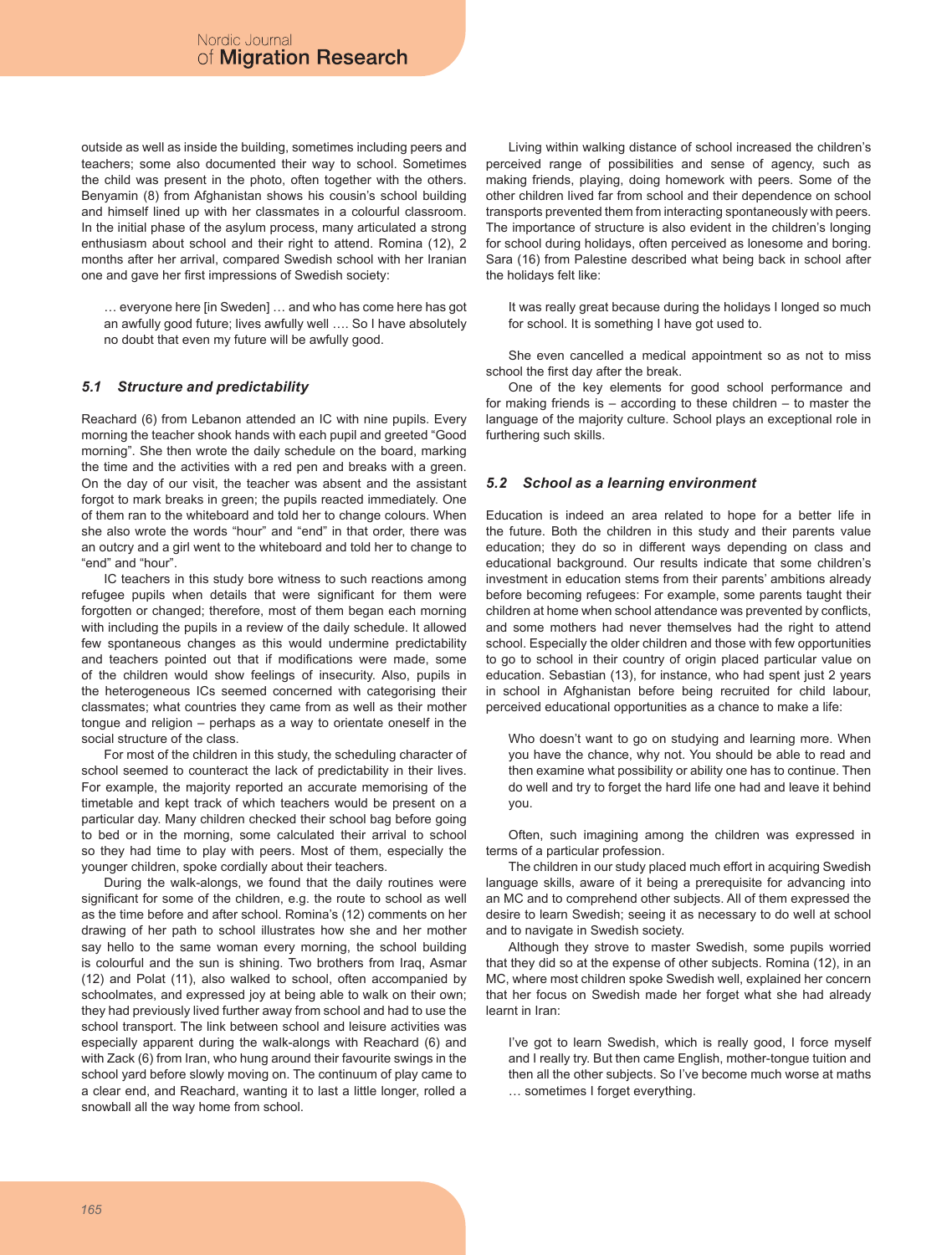Other pupils also missed having more of other subjects such as maths, reading or arts and crafts, but the provision of study guidance in their mother tongue required for these subjects was very *ad hoc*. Especially the older children seemed to negotiate investment in efforts until legal status was assured. For instance, Sara (16) explained her reluctance to learn Swedish before having permanent residence. One week after being granted refugee status, Sara (16) said:

[Now I feel that] if I am to work, much harder and learn the language very quickly, and if I go in for it even more, wow, I have a chance of going to university.

For others, waiting took its toll. With a more drawn-out and negative process, a few of the older pupils withdrew and showed symptoms of distress. They seemed to lose their motivation and their school performance declined. Teachers confirmed that these pupils no longer seemed to be making any progress. While the channels for agency appeared to be blocked and making efforts seemed increasingly pointless, hope – "the existential and affective counterpart of agency" (Lindquist 2006: 4) was more tenacious: School remained significant as a breathing space and could at times continue attracting their interest even when they were doing less well.

On the whole our data indicate that, irrespective of age, increased language skills enhanced children's self-confidence, and while learning Swedish was important for educational progress, it was as important for making friends and gaining a sense of belonging.

### *5.3 School as a social environment*

The children in this study who started school in an MC interacted with Swedish peers more frequently and at an earlier stage than those in an IC. Especially small close-knit communities seemed to facilitate a sense of inclusion. Benyamin (8), for instance, was the only asylum-seeking pupil at his school and as such received positive attention from staff and peers. His teacher described him as a brave boy, who came to school all alone the first day; when everyone had introduced themselves to him, he did the same though he knew hardly any Swedish. During the first lesson he hardly talked at all, answered only when addressed but did what he could, e.g. held up his hand to choose a song during singsong. Sometimes, he toughened up to compete with the other boys, e.g. by arm-wrestling or other physical contact when words failed him. Such efforts under the right circumstances, as in Benyamin's case, could lead to friendships but did not result in social relationships for everyone. The other MC pupils in the study found making friends a challenge. Some of them were children in larger communities faced with prevailing notions about immigrants. Romina (12) appreciated that some of the Swedish girls tried to help her with the language. They later betrayed her confidence and teased her for not speaking proper Swedish. This was evident during our visit to her school: Their conversation and body language insinuated that Romina did not belong to their class. Later, she became close friends with another new girl in the class, originally from a country near her own. They shared thoughts and feelings during breaks, such as the desire to have a boyfriend, as well as future oriented hopes, such as what to become professionally. She had not told anyone in school that she was an asylum seeker and her teacher noted that she did not trust any adult at school – although Romina herself regarded her teacher as someone to turn to, for instance if she felt unwell.

In our observation of an IC class, we noted strong solidarity among the pupils, especially when attacked from the MC pupils. When one of Reachard's (6) classmates was hit by a snowball thrown by an MC pupil, his whole class reacted protectively and went together to inform their teacher. However, the internal solidarity among pupils with a refugee background, both in IC and MC, could be vulnerable to the competition for permanent residence that inevitably exists between asylum-seeking pupils. Sherbel's (12) feelings were hurt when he told his MC classmates, who were former asylum seekers, that his family's asylum application had been rejected. They responded by laughing at him.

Rejections affected the children's sense of possibility and wellbeing, reminding them of what they dreaded the most. Sebastian's (13) mother declared that being in a group with asylum seekers could be very trying for a young person:

… there are youngsters around him in the same situation, many can be turned down. On those days he is very, very uneasy. He comes home and tells us with a lot of concern and anxiety and is extremely irritated.

Sebastian became quieter during the course of the study; his worries were manifested in his body language, e.g. his bowed head and withdrawal from dialogue. Though visibly sad and anxious, he decided to change schools and applied to the headmaster of the school in his neighbourhood where they only had MCs. He informed his teacher and headmaster and got their permission to change. He was then much more satisfied, being able to make Swedish friends in his own neighbourhood, do homework with peers and create a social life for himself.

Most of the IC teachers in this study appeared to be acquainted with the refugee experiences of their asylum-seeking pupils, whereas the MC teachers seemed less aware. However, all teachers seemed to have limited knowledge of the asylum process, e.g. the procedure for seeking asylum, the low level of the family daily allowance, the overcrowded housing conditions or which pupils were awaiting an asylum decision. They also refrained from sorting newly arrived pupils according to legal status, choosing to work as if they were all going to stay in Sweden (cf*.* similar findings in the UK by Pinson, Arnot & Candappa 2010: 210). Therefore, the everyday activities in class seldom concerned the asylum seekers' situation, except when a pupil received his/her asylum decision. When asylum was granted a pupil, it raised the expectations of the other asylum seekers in the class. Maria (12), for instance, was happy for her classmate who obtained a residence permit and hoped that she would also be as fortunate.

Pupils and teachers in this study, both within and outside an IC, sometimes depicted the IC as a form of exclusion or alienation from the school community. Some teachers indicated that this may be due to their physical placement at the margin of the mainstream school and their limited curriculum. Our data suggest that one of the strongest reasons for children to leave an IC, even though they might be emotionally attached to peers and teachers there, was to escape the social marginalisation of an "IC pupil". Looking forward to the possibilities that qualification for an MC represented, such as having Swedish peers, feelings of competence and expectations of belonging to "normality", was part of the asylum-seeking children's imagining.

The asylum-seeking children's silence about negative experiences of school or friends may also reflect their positive anticipation of school at this early stage, i.e. a feeling of relief on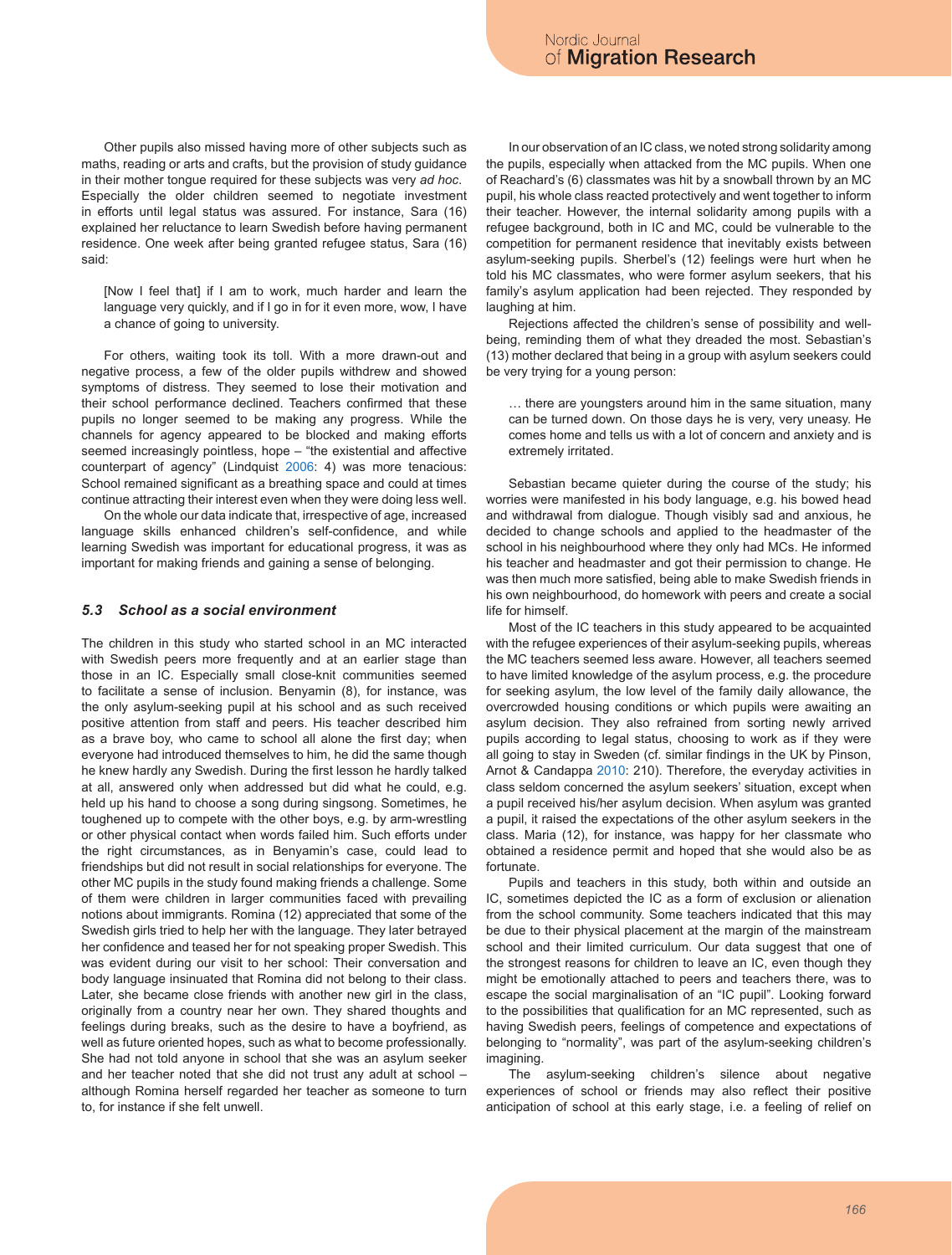arrival, having left difficult situation. Loneliness was a sensitive issue for these children, sometimes connoted with distress. Filiz (13) was reluctant to admit her lack of friends despite her long time in Sweden and described her social activities after school:

We mostly meet in school. Some go to the cinema and I sometimes go with them. Sometimes we go into town in the evenings and buy clothes.

Filiz's mother, like other parents who sometimes gave a different picture, confirmed that this may be more wishful thinking than reality. Many of the other children's relations with peers had seldom gone beyond school situations, such as going with somebody to their house, or inviting each other. Also, many of the children lived in poverty and felt that their material possibilities were not as good as they had imagined them to be.

# *5.4 Owning something: material belongings*

Material things were part of the children's emotional investments in social relationships and wish for social acceptance. The meaning of owning something like a bicycle or a mobile phone could be the ability to connect socially with peers, or to avoid loneliness. Farrah (7), attending an IC, was frank about her unwanted loneliness and her photographs illustrated her isolated life in a two-room apartment with her parents and two siblings, far away from school. She quietly explained that for her, it would be easier to make friends if she had a mobile phone. Not owning something was also a marker of difference easily producing a sense of shame. Asylum-seeking pupils made material comparisons with Swedish peers in an MC more frequently than did asylum-seeking pupils among themselves in an IC. Sherbel (12), waiting for an appeal to be decided, borrowed his Swedish classmates' games during breaks and lied to them for fear of being laughed at:

I say that my mummy *does have* money but that I'm not allowed to buy [computer games]. But we *haven't* got money.

As a borrower, he felt inferior to his Swedish classmates, while his relation with them also generated hope; accessing their possessions and company during breaks helped him imagine that someday he too would be able to live safely in Sweden, own things he desired and be socially accepted. The emotional strain was sometimes too much and he shouted at classmates, he said, but regretted it afterwards.

Other children in this study were more silent about such feelings and entrusted their wishes for material things only to a few persons, like their parents – or kept them secret. Most of the parents faced a dilemma in negotiating their children's desires. Filiz's (13) mother responded by pointing to the future:

I want to be able to give my daughter what she needs. Sometimes she wants things and I can't afford them. So I tell her that 'when we get permanent residence you shall have these things'.

For some, the lack of material things in a situation of restrictive poverty became an obsession, at the same time as they had to control their wants. Sherbel (12) felt responsible for his younger brother Reachard (6) and scolded him for asking the researchers for drawing-paper and pens:

Mummy will be angry. I can fetch from school because mummy has said 'you're not to ask anyone for anything'.

Sherbel reminded his brother of their parents' financial situation and their fear of the children getting used to asking other people for things the family couldn't afford. Maria (12) also often heard her parents talk about their financial situation. She understood but also felt frustrated because she needed winter clothes which her parents could not afford. Financial poverty among asylum-seeking children is common<sup>7</sup> and often connoted with shame (e.g. Pinter 2012; Björnberg 2010). For some, however, poverty seemed to give rise to creative strategies to deal with it, such as borrowing from others or concealing their disadvantage. Others withdrew from peers out of school, or silently tried to accept their situation as temporary.

# **6 Concluding discussion**

This article points to the importance of school in providing asylumseeking children with a sense of possibility of a better life in Sweden. From their narratives and our observations, it is clear that the children invested much of their time and energy in school; most of them actively responded to the opportunities offered by the Swedish educational system. This provision of opportunities for education constitutes social hope, in Hage's terminology, in which Sweden, as receiving society, through its policy of "normal life", entitles asylum seekers to the same forms of education as newly arrived children with permanent residence status.

Without exception, the children in our study attached great importance to being part of a school class. School served as a guide in the process of learning how to become an accepted friend, being a pupil or even a resident in Swedish society. Their dedication to learning Swedish and mastering the language sufficiently to be moved up to a mainstream "Swedish" class, as well as to gaining friendships with peers permanently resident and fluent in Swedish, became important markers of achievement, attesting to the children's desire to become part of life in the new society. Even so, older pupils worried about falling behind in the other subjects; in terms of learning, Swedish school seemed less demanding than previous school experiences. Nevertheless, all seemed to thrive in a socially open environment, and trust developed over time with teachers and peers. Such trust promoted agency and was the means through which the majority struggled on, navigating an increasingly familiar territory and striving to consolidate the temporary space allotted to them.

 In offering much-needed structure and stability, as well as a breathing space, school was clearly a source of well-being for the children. These findings resonate with the study of a Dutch programme to support refugee and asylum-seeking children, concluding that school has "…healing possibilities because it provides attention, structure and […] can serve as a bridge to the new society and the future" (Watters & Ingleby 2002: 44). This idea of school as a bridge to a new life in Sweden was embraced not only by many schools but also by the children themselves in their strivings to do well. However, as our study makes clear, the bridge metaphor is relevant only to those fortunate enough to obtain a permanent resident status. Bridges built with so much care and effort may well be erased from one day to the next. The sudden disappearance of a classmate acted as a reminder of the reality of failure and deportation and affected the hope and well-being of the others. Periods of vigorous efforts by the authorities to speed up returns of rejected asylum seekers were thus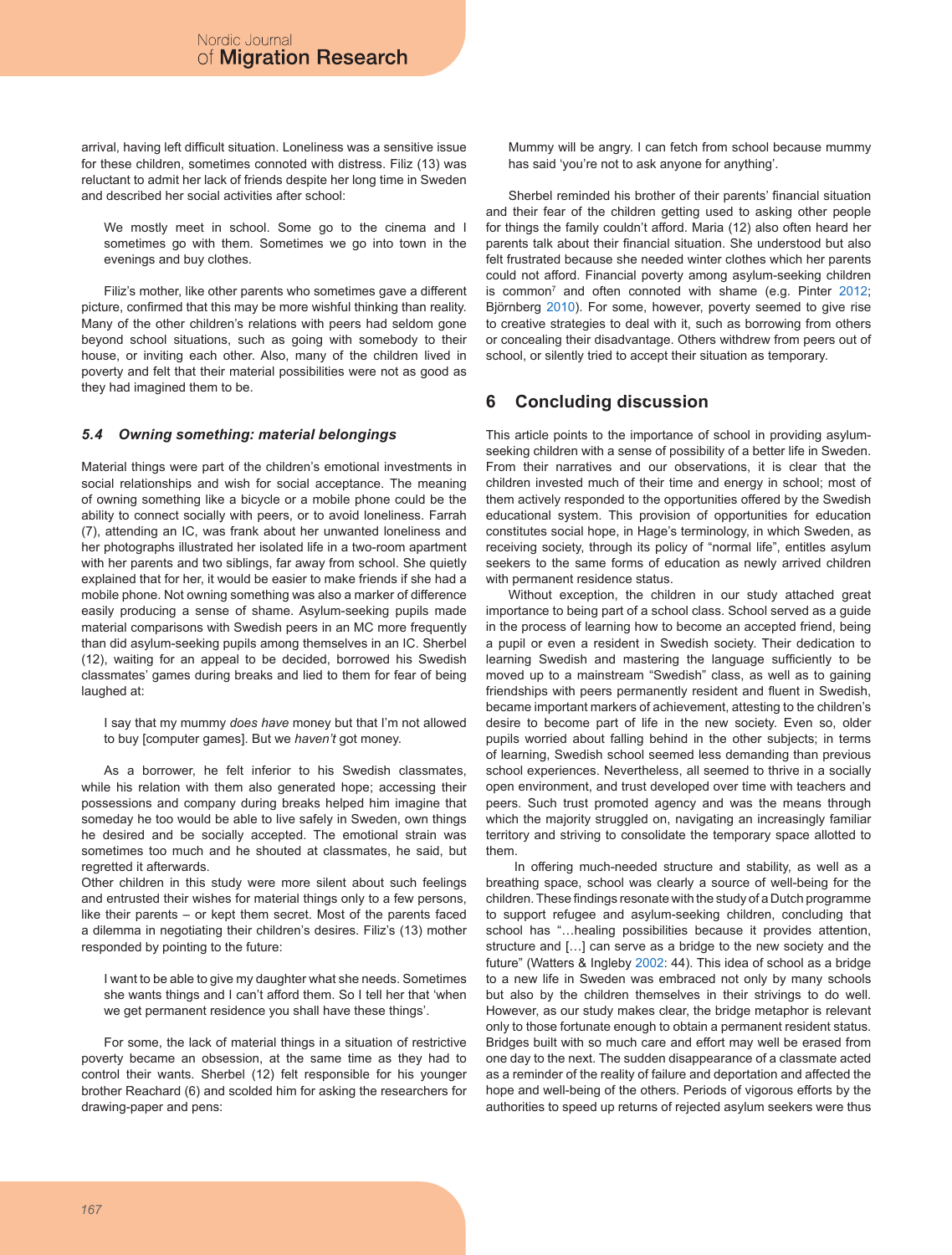likely to heighten both fear and rivalry between asylum seekers and further underscoring their conditional presence at school.

Thus, there were two parallel processes at work for these children in their liminal position, pointing in opposite directions: one nurtured hope and confidence in a steady mastering of a new language and social acceptance as member of a class and another mercilessly undermined it by reminders of the risk of rejection and return. The conflict between the two became increasingly acute over time, especially for some of the older children. Even so, against all odds, it seemed, some continued insisting on the importance of school as a link to the future. Faced with the threat of removal, they maintained hope and "the trusting expectation that tomorrow has something to offer" (Lindquist 2006: 6). Sebastian (13), waiting for a decision on his appeal, is a good example of the tenacity of hope:

I manage because I think of the future. That we can have a better future. [School is meaningful] because one learns the language in school and one isn't alone, and one gets to know the society.

The conflicting projections into the future with which the children had to battle reflect the structural realities of their position. The chances for a better life for this category of children are in very real terms shaped by the relations of power in which they are involved: Sweden's restrictive asylum practice; the poverty of many asylum seekers due to minimal allowances and educational programmes that do not always address their needs. Social hope, formulated in the Swedish policy of "normal life", is in fact highly tentative and its realisation relies on the applicant being granted permanent residence. This policy, on the one hand, and the restrictive asylum determination on the other, posit a tension well known from other areas of refugee reception in Northern Europe, sometimes summed up as that between "care" and "control" (Eastmond 2011; Giner 2007).

 A similar tension is evident in the polarisation of images of refugees in popular discourse as either victims, or otherwise "deserving" or as "bogus" claimants. The ambiguity characterising reception is aptly captured by Derrida's concept of *hostipitality,* signifying simultaneous hospitality and hostility (Derrida, cited in Khosravi 2011: 26). This structural inconsistency and its manifestations in social discourse form the context in which pupils are to pursue (and schools to provide) an education that can sustain their hopes for a better future.

 This article throws light on a liminal category of children, who otherwise tend to be made invisible in the broader definition of "newly arrived pupils" in Swedish schools. It highlights their special predicament of "uncertain normality" – as pupils without an ensured right to settle and become members of society. Undocumented children – another category without permanent residence – have recently also gained the right to education in Sweden (Swedish Schools Inspectorate 2013b). Whether the sojourn in Swedish schools is beneficial to those who fail to secure permission to stay and if so, in what ways, is largely unknown, as the research on those returned is almost non-existent (cf*.* Rutter 2006: 48). The solution is not to deny children without permanent residence the possibility of attending school, but to address their particular predicament and attendant uncertainty. In the light of our findings, the real challenge for the receiving state and its educational system is greater recognition of the needs of this category of children. While drawing on the undeniable strengths of the Swedish school system, this could also

entail providing them with more substantial education, social support for personal growth and a sense of possibility that may serve them well, irrespective of where they end up building their future.

**Malin Svensson** is a PhD student at the Nordic School of Public Health, Sweden. Her research interests are everyday life perspectives of asylum-seeking children, the Swedish reception system and ethnographic research methods. She is the author of 'Making Meaningful Space for Oneself: Photo-based dialogue with siblings of refugee children with severe withdrawal symptoms', *Children's Geographies,* Vol. 7, No. 2 (2009, with Solvig Ekblad & Henry Ascher) and of 'Barns vardagsliv under asylprocessen – en etnografisk studie', in *Mellan det förflutna och framtiden. Asylsökande barns välfärd, hälsa och välbefinnande,* edited by H.E. Anderson *et al*. (Kapitel 2010).

**Marita Eastmond** is a professor of Public Health at the Nordic School of Public Health and Professor of Social Anthropology at School of Global Studies, University of Gothenburg, Sweden. Her research focus is forced displacement and exile, the politics of asylum, the medicalisation of refugees' problems and narratives as lived experience. She is the author of *The Dilemmas of Exile* (1989/1997) and co-editor of *Globala Familjer: Transnationella Nätverk och Släktskap* (2007).

# **Acknowledgements**

Funding has been provided by European Refugee Fund and Gothenburg Research on Asylum-seeking Children in Europe, Clas Groschinsky Foundation and Queen Silvia Jubilee Foundation.

# **Notes**

- The term refers to pupils arriving in Sweden at school age, i.e. 6–18, and who do not have basic command of the Swedish language (Swedish National Agency for Education 2008b: 6-7). 1.
- In 2009, by the end of our fieldwork, Swedish local school authorities registered 2,892 asylum-seeking pupils (Swedish National Agency for Education 2012). 2.
- In 2009, the number of accompanied asylum-seeking children who arrived in Sweden was 6,888; rejection rate was 61% and rising (Swedish Migration Board, Statistics Bureau 2011). 3.
- Housing is privately arranged or arranged by the Swedish Migration Board. In either case, the local authority is responsible for the child's education. In addition to a small daily allowance, health and dental care is free of charge as for permanently resident children (Swedish Migration Board 2012). 4.
- The concept of Introductory Class for newly arrived pupils is absent in Swedish Educational Legislation (SNAE 2008b: 4). 5.
- The original quotes are translated from Swedish to English. Words in square brackets come from earlier statements and are included here to clarify the quotation. 6.
- Asylum-seeking families are entitled to half the amount of social welfare that permanent residents receive (Williams 2012). 7.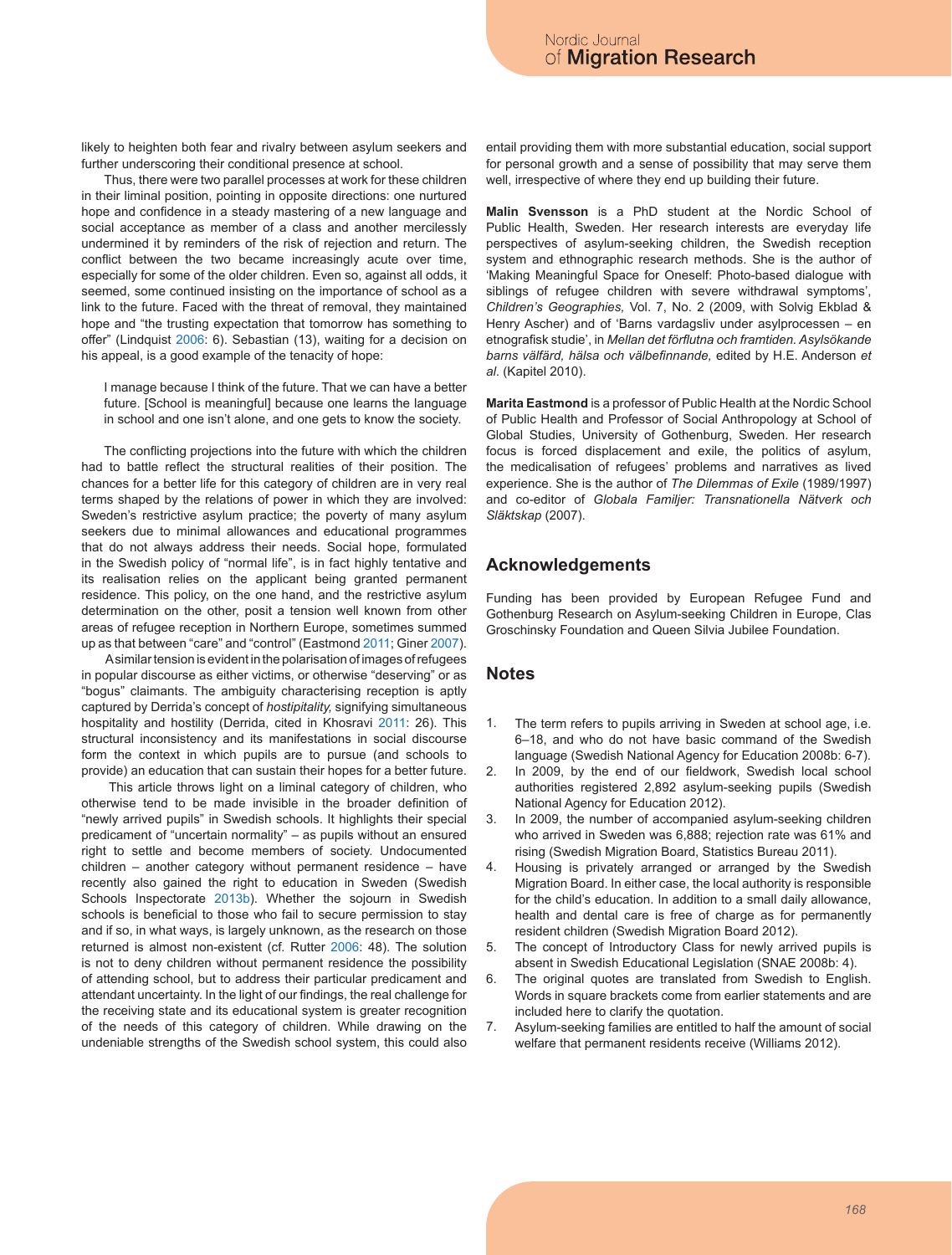- Appadurai, A 1996, *Modernity at large*, University of Minnesota Press, Minneapolis.
- Appelqvist, M 2006, *Mottagningens integration? Flyktingintroduktion som ett organisatoriskt fält [From reception to integration?: refugee introduction as an organisational field]*, IMER, Malmö University.
- Björnberg, U 2010, 'Socialt kapital, tillit och resiliens hos asylsökande barn och föräldrar', in *Mellan det förflutna och framtiden: asylsökande barns välfärd, hälsa och välbefinnande*, eds H E Andersson, H Ascher, U Björnberg & M Eastmond, Centre for European Research at University of Gothenburg (CERGU), pp. 111–139.
- Brekke, J-P 2004, *The struggle for control. The impact of national control policies on the arrival of asylum-seekers to Scandinavia 1999-2004*, Institute for Social Research, Oslo.
- Bunar, N 2010, *Nyanlända och lärande: en forskningsöversikt om nyanlända elever i den svenska skolan,* Swedish Research Council 6:2010, Stockholm.
- Candappa, M 2000, 'The right to education and an adequate standard of living: Refugee children in the UK', *International Journal of Children's Rights*, vol. 8, no. 3, pp. 261–270.
- Candappa, M & Igbinigie, I 2003, 'Everyday worlds of young refugees in London', *Feminist Review*, vol. 73, pp. 54-65. DOI: 10.1057/ palgrave.fr.9400074.
- Crapanzano, V 2003, 'Reflections on hope as a category of social and psychological analysis', *Cultural Anthropology*, vol. 18, no. 1, pp. 3–32, DOI: 10.1525/can.2003.18.1.3.
- Dennis, J 2002, *A case for change. How refugee children in England are missing out*, The Children's Society, Refugee Council and Save the Children.
- Eastmond, M 2010, 'Gäster i välfärden? Föräldraskap i asylprocessen', in *Mellan det förflutna och framtiden. Asylsökande barns välfärd, hälsa och välbefinnande*, eds H E Andersson, H Ascher, U Björnberg & M Eastmond, Centre for European Research at University of Gothenburg (CERGU), pp. 87-110.
- Eastmond, M 2011, 'Egalitarian ambitions, constructions of difference: the paradoxes of refugee integration in Sweden', *Journal of Ethnic and Migration Studies*, vol. 37, no. 2, pp. 277–295, DOI: 10.1080/1369183X.2010.521323.
- Giner, C 2007, 'The politics of childhood and asylum in the UK', *Children & Society*, vol. 21, no. 4, pp. 249–260, DOI: 10.1111/j.1099-0860.2007.00097.x.
- Hage, G 2003, *Against paranoid nationalism: searching for hope in a shrinking society*, Pluto Press: Merlin, Annandale, N.S.W.: London.
- Hek, R 2005, *The experiences and needs of refugee and asylum seeking children in the UK: a literature review*, University of Birmingham.
- John, A, Lindstrom, C, Olszewska, Z, Williamson, K & Zongolowicz, K 2002, *Experiences of integration: accessing resources in a new society – the case of unaccompanied minor asylum seekers in Milton Keynes*, RSC Working Paper No. 10. Refugee Studies Centre, Oxford.
- Khosravi, S 2011, *Illegal traveller. An auto-ethnography of borders*, Palgrave Macmillan, London.
- Lennartsson, R 2009, 'De väntande barnen. Om asylsökande barns vardagstillvaro och syn på skolan', *Forum för skolan som kulturmiljö och arbetsplats*, Uppsala Universitet.
- Lindquist, G 2006, *Conjuring hope: Healing and magic in contemporary Russia*, Berghahn Books, Oxford.
- Lundberg, A & Dahlquist, L 2012, 'Unaccompanied children seeking asylum in Sweden: living conditions from a child-centred perspective', *Refugee Survey Quarterly*, vol. 31, no. 2, pp. 54- 75, DOI: 10.1093/rsq/hds003.
- Löwén, Å 2006, *Asylexistensens villkor: resurser och problem i meningsskapande hos asylsökande barn i Sverige*, Teologiska institutionen, Uppsala universitet.
- Malkki, L 1995, *Purity and exile: violence, memory, and national cosmology among Hutu refugees in Tanzania*, The University of Chicago Press, Chicago.
- Nonchev, A & Tagarov, N (eds) 2012, *Integrating refugee and asylumseeking children in the educational systems of EU member states,* Center for the Study of Democracy, Sofia.
- Pinson, H & Arnot, M 2010, 'Local conceptualisations of the education of asylum-seeking and refugee students: from hostile to holistic models', *International Journal of Inclusive Education*, vol. 14, no. 3, pp. 247–267, DOI: 10.1080/13603110802504523.
- Pinson, H, Arnot, M & Candappa, M 2010, *Education, asylum and the non-citizen child: the politics of compassion and belonging*, Palgrave Macmillan, London.
- Pinter, I 2012, *'I don't feel human'. Experiences of destitution among young refugees and migrants*, The Children's Society, London.
- Rutter, J 2006, *Refugee children in the UK*, Open University Press, Maidenhead.
- Svensson, M 2010, 'Barns vardagsliv under asylprocessen en etnografisk studie' in *Mellan det förflutna och framtiden.* in *Asylsökande barns välfärd, hälsa och välbefinnande*, eds H E Andersson, H Ascher, U Björnberg & M Eastmond, Centre for European Research at University of Gothenburg (CERGU), pp. 173–205.
- Svensson, M, Ekblad, S & Ascher, H 2009, 'Making meaningful space for oneself: photo-based dialogue with siblings of refugee children with severe withdrawal symptoms', *Children's Geographies*, vol. 7, no. 2, pp. 209–228, DOI: 10.1080/14733280902798902.
- Swedish Education Act 2010:800, Available from: <http://www. lagboken.se/files/SFS/2010/100800.PDF>. [Last accessed 8.5.2013].
- Swedish Migration Board Statistics Bureau 2011, Personal communication with Hans Nidsjö 25 June 2012.
- Swedish Migration Board 2012, *Children in the asylum process.* <http://www.migrationsverket.se/info/4328\_ en.html>. [Last accessed 8.5.2013].
- Swedish National Agency for Education 2008a, *Rätten till utbildning: Om elever som inte går i skolan*, Rapport 309: Skolverket, Stockholm.
- Swedish National Agency for Education 2008b, *Allmänna råd för utbildning av nyanlända elever*, Skolverket, Stockholm.
- Swedish National Agency for Education 2012. Personal communication with Stefan Erson, Director of Education, Unit for Education Statistics 21 June 2012
- Swedish Schools Inspectorate 2009:3, *Utbildning för nyanlända elever - rätten till en god utbildning i en trygg miljö*, Skolverket, Stockholm.
- Swedish Schools Inspectorate 2012, Dnr: 40-2012:2991, *En skola med tilltro lyfter alla elever*. *Skolinspektionens erfarenheter och resultat från tillsyn och kvalitetsgranskning 2011*, Skolverket, Stockholm.
- Swedish Schools Inspectorate 2013a, Dnr: 41-2012:5173, *Rätt till utbildning för asylsökande barn i Borgholms kommun*, Borgholm. Available from: <http://www.skolinspektionen.se/